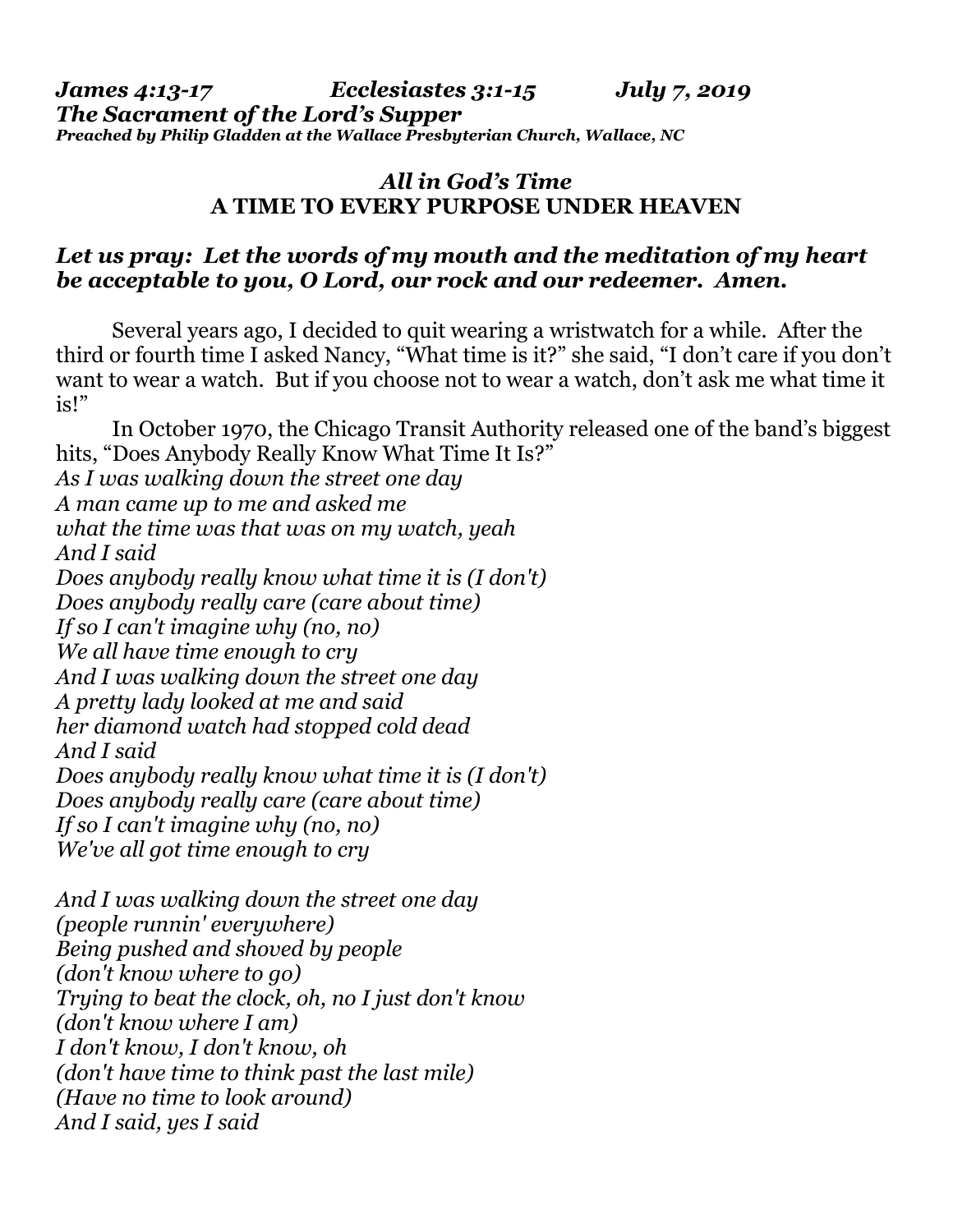*(run around and think why) Does anybody really know what time it is (I don't) Does anybody really care (care about time) If so I can't imagine why (no, no) We've all got time enough to die Everybody's working (I don't care) I don't care (about time) About time (no, no) I don't care*

Those lyrics sound like an updated version of Ecclesiastes 3, especially verse 1, "For everything there is a season, and a time to every purpose under heaven" and verses 9-10, "What gain have the workers from their toil? I have seen the business that God has given to everyone to be busy with."

The sermon series for July and August is called "All in God's Time." I have selected scripture texts from Genesis through Revelation that have to do with time as we experience it, especially God's time.

You can take the question, "What time is it?" and turn it around to ask, "Time, what is it?" — which really seems to be the question Chicago asks in its song and Ecclesiastes considers in these famous verses about time. It is an age old and very contemporary question — "What is time?" In his *Confessions*, St. Augustine, who had one of the greatest theological minds, wrote, "What, then, is time? There can be no quick and easy answer, for it is no simple matter even to understand what it is, let alone find words to explain it. Yet, in our conversation, no word is more familiarly used or more easily recognized than 'time.' We certainly understand what is meant by the word both when we use it ourselves and when we hear it used by others. What, then, is time? I know well enough what it is, provided that nobody asks me; but if I am asked what it is and try to explain, I am baffled. All the same I can confidently say that I know that if nothing passed, there would be no past time; if nothing were going to happen, there would be no future time; and if nothing *were*, there would be no present time."<sup>1</sup>

Consider how we talk about time. We make time. We kill time. We waste time. We save time. We do time. We wish we had more time. Time flies. Time drags. Time is on our side. Time waits for no one. We have time on our hands. Where did the time go? I had the time of my life.

In this sermon series, I would like for us to think about the time of our lives as people of faith. The first eight verses of Ecclesiastes 3 may be very familiar to you either because you remember Pete Seeger's song "Turn, Turn, Turn" made famous by The Byrds in the 1960's or because you often hear them read at funerals. The mere repetition of "a time to  $\dots$  a time to  $\dots$ " suggests the ongoing day-in/day-out rhythm of life. You might be tempted to hear a pessimistic tone in these verses — life is nothing more than monotonous drudgery — the same old thing, over and over — and then you die. But that interpretation rips the rhythm of life out of its Godly context. The footnotes for Ecclesiastes 3:1-15 in my study Bible describe the verses as "Human life in re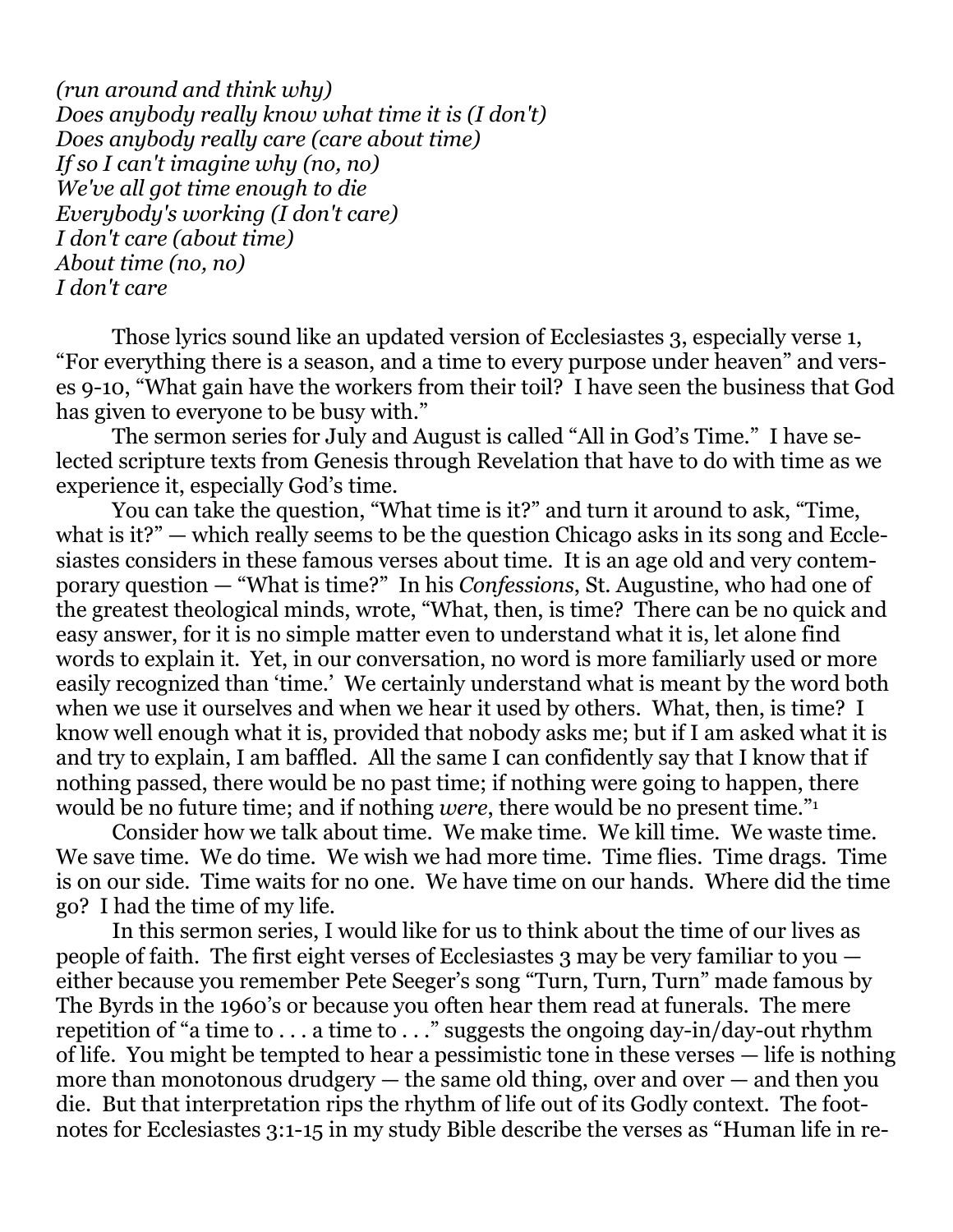lation to God," and explain, "Life's good and evil conditioned by God's time. The contrary pairs are a literary device using opposites to represent life's totality and variety. The times, which simply happen to people or which require appropriate human action, are inscrutably in God's hands."

The New Testament uses two different words for time — *chronos* and *kairos.*  The first word gives you the clue you need to know what it means — chronology, chronometer, calendar time, wristwatch time, the rising of the sun and the going down of the same, a time to be born and a time to die, a time to plant and a time to pluck up what is planted, 24/7/365. It's the answer you give when someone asks, "What time is it?"

*Kairos* time is God's time, the proper or appointed time, at the right time, such as when the apostle Paul writes, "For while we were still weak, at the right time Christ died for the ungodly," (Romans 5:6) and when Jesus announced at the beginning of his public ministry, "The time is fulfilled, and the kingdom of God has come near; repent, and believe in the good news." (Mark 1:15) We experience both kinds of time  $-\overline{$ the day-to-day schedules that preoccupy us as well as the momentous, special, just right times. That just adds to the mystery and meaning of time for our lives as believers.

If you've never read C.S. Lewis' masterpiece, *The Screwtape Letters*, I highly recommend that you do. Screwtape is one of the Devil's minions. He writes letters to his nephew, Wormwood. They are something like a training manual in how to undermine believers/followers of Christ. On a regular basis, Screwtape cautions Wormwood against boasting too much about his "successes." Not everything the believers experience is due to Wormwood's efforts. For instance, in Chapter 8, Screwtape writes, "So you 'have great hopes that the patient's religious phase is dying away,' have you? Has no one ever told you about the law of Undulation? Humans are amphibians - half spirit and half animal. As spirits they belong to the eternal world, but as animals they inhabit time. This means that while their spirit can be directed to an eternal object, their bodies, passions, and imaginations are in continual change, for to be in time means to change. Their nearest approach to constancy, therefore, is undulation the repeated return to a level from which they repeatedly fall back, a series of troughs and peaks. If you had watched your patient carefully you would have seen this undulation in every department of his life — his interest in his work, his affection for his friends, his physical appetites, all go up and down."2

Uncle Screwtape's description of the ups-and-downs of life is pretty accurate, isn't it? And it sounds a lot like Ecclesiastes 3 with its talk of a time to every purpose under heaven. However, Uncle Screwtape does us a big favor, as do the verses in Ecclesiastes 3, by reminding us that the time we have can and does have value because it is in God's hands, in God's time. We experience creation and life in a structured way according to the seasons and the rhythms of life and calendars and milestone events and clocks. Unfortunately, instead of being our servant, time too often becomes our master and we become, as they say, "slaves to the clock and the calendar."

But there's another way to think about time, and that's the point of the sermons in the next two weeks. Yes, we live in a world structured by time. We depend on that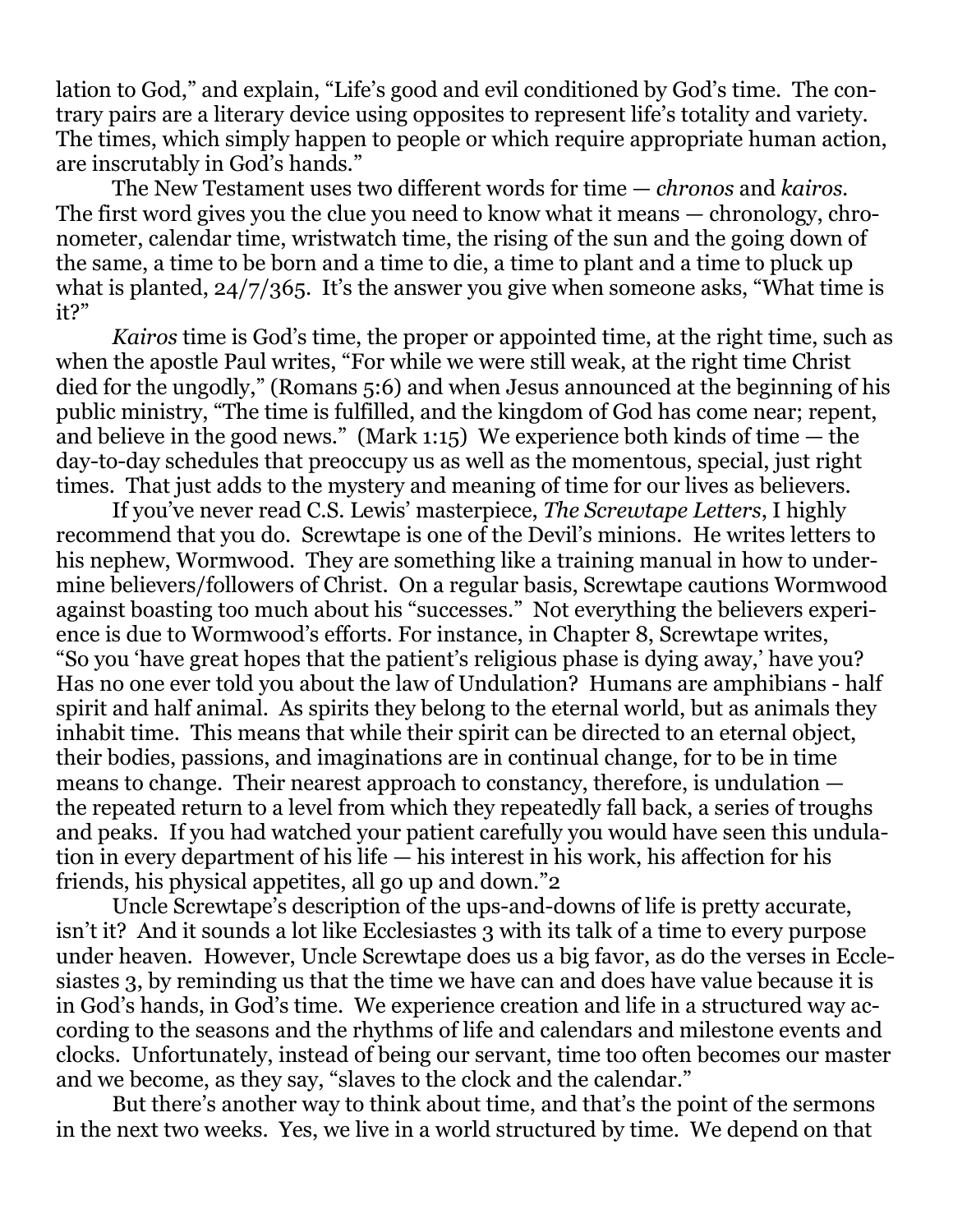structure, even if, like St. Augustine, we can't actually describe and explain exactly what time is. And yet, we are believers who profess faith and trust in God the Father Almighty, Maker of heaven and earth, who "when the fullness of time had come, sent his Son, born of a woman, born under the law, in order to redeem those who were under the law, so that we might receive adoption as children of God." (Galatians 4:4-5)

In his classic 1854 work, *Walden*, Henry David Thoreau wrote "As if you could kill time without injuring eternity." While Thoreau wasn't writing theologically, his insight about our involvement in and use of time is very important. At a recent session meeting, Michael Teachey suggested I look at the House of Raeford website and listen to CEO Bob Johnson's comments about FLOCK, Faithful Love Offering for Christ's Kingdom. Bob begins with these words: "We're all born with two things that are equal among everybody and that's time and change. We all have the same amount of time, we're all going to change and things are going to change. It's how we manage that time and what we do with it, what we choose to do with it, and how we manage the change that comes along with life and what we do with it."

Bob makes a very important point — "it's how we manage that time, what we choose to do with it, and how we manage the change and what we do with it." We take comfort in the regularity of life  $-$  or at least we depend on that regularity to get by day to day. But there are two dangers in just going along with the ebb and flow of time. First, that's a pretty passive approach to life at best; at worst, we really do become slaves to *Chronos* and its clocks, calendars, deadlines, and demands. The second danger of just floating along in the river of time is that we will never work toward those *Kairos* moments and seize the opportunities to do something meaningful in life.

If you subscribe to the Wilmington *Star News*, you might read Shayne Looper's weekly column in the Saturday *Spirituality* section. About a month ago, he wrote about the "right and wrong side of history." Halfway through his article he said, "A further error lies in the common but mistaken idea that history — in the sense of the progression of time — will somehow make things right and good. Martin Luther King, Jr. understood the flaw in this thinking and wrote in the 'Letter from a Birmingham Jail' of 'the strangely irrational notion that there is something in the very flow of time that will inevitably cure all ills. Actually, time itself is neutral; it can be used either destructively or constructively.'"<sup>3</sup> In his commencement address to the 1965 graduating class at Oberlin College in Ohio, Dr. King spoke against the indifference of those who cautioned "Wait on time." He told the seniors, "Somewhere we must come to see that human progress never rolls in on wheels of inevitability. It comes through the tireless efforts and the persistent work of dedicated individuals. Without this hard work, time becomes an ally of the primitive forces of social stagnation. So we must help time and realize that the time is always right to do right."<sup>4</sup>

Well, I'm out of time for this sermon! In the coming days and weeks, think about the time of your life and how you use your time. Think about how God's redemption of time by sending his only Son in the fullness of time makes a difference in your life.